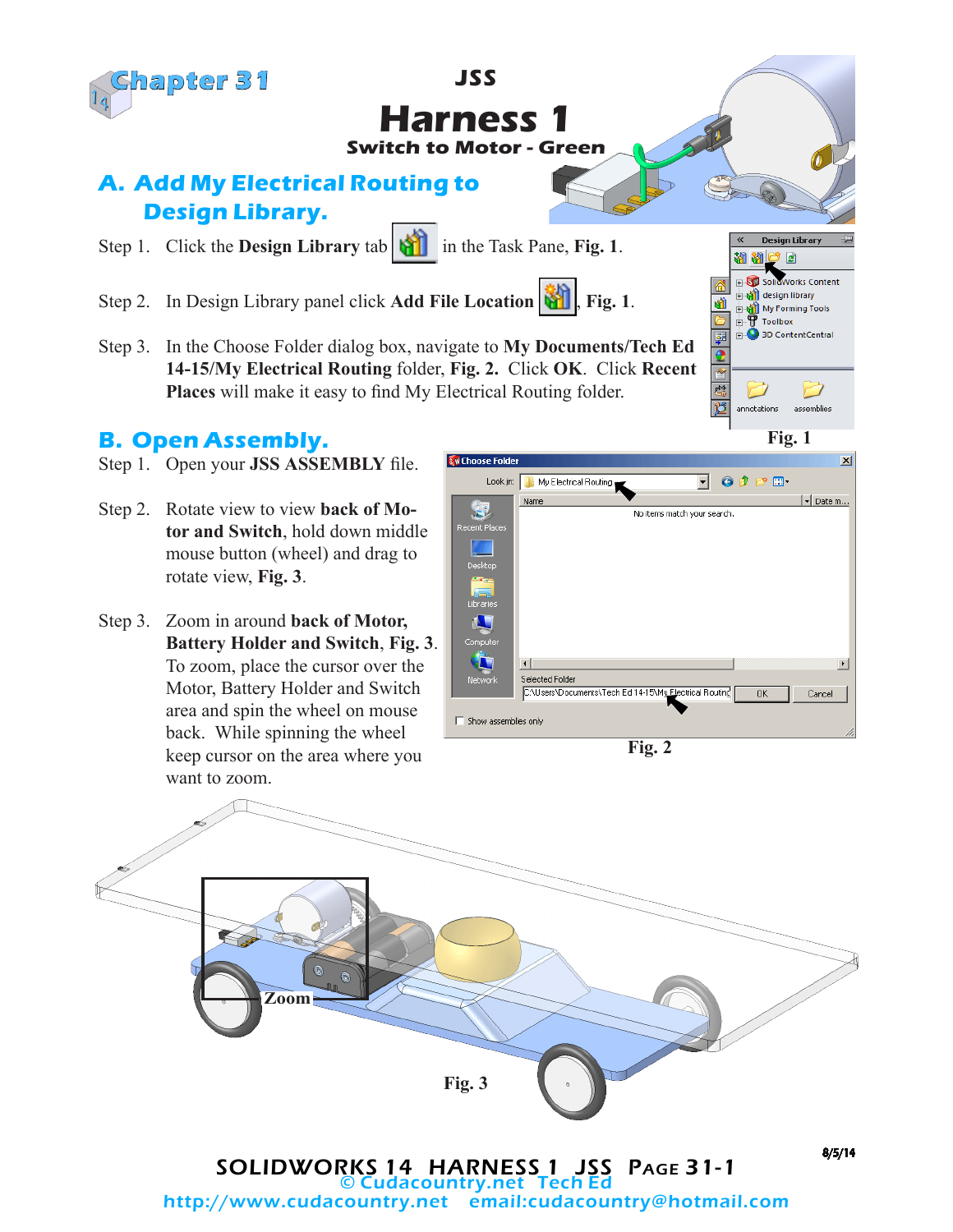### **C. Start Route.**

- Step 1. Click **Electrical**  Electrical on the Command Manager toolbar.
- Step 2. If necessary, **show the CPoints**, use View Menu > Routing Points. If the CPoints don't display, Rebuild. To Rebuild, click **Rebuild** (**Ctrl-B**) on the Standard toolbar.



- Step 3. **Right click** the **CPoint2 center C Point on Switch** and click **Start Route** from menu, **Fig. 4**.
- Step 4. Click OK in the Route Properties Property Manager, **Fig. 5**.
- Step 5. Click the **Design Library in** the Task Pane select **My Electrical Routing <b>AT**, Fig. 6.
- Step 6. In the lower pane, click the **TERMINAL-26-22 SINGLE**, **Fig. 6**.
- Step 7. Drag **TERMINAL-26-22 SINGLE** towards rear or left terminal on Motor. Move the tip of your cursor to the edge of Motor terminal, **Fig. 7**. When the **TERMINAL-26-22 SINGLE** snaps into place and the barrel is towards you, release the component.



**Fig. 7**

SOLIDWORKS 14 HARNESS 1 JSS Page 31-2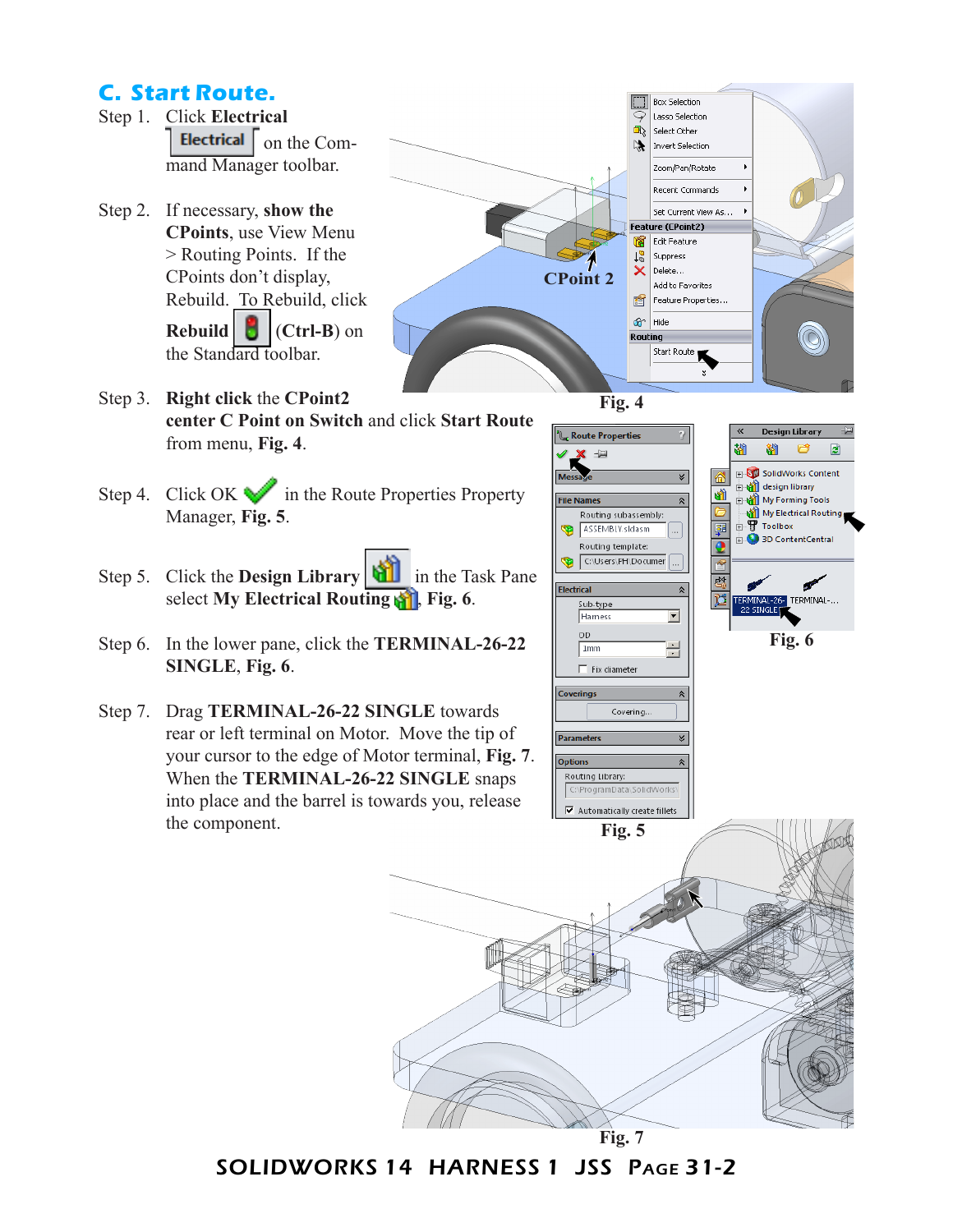- Step 8. Click **CPoint1 on Terminal-26-22 Single** and **CPoint2 on Switch**, **Fig. 8**.
- Step 9. Click OK in the Auto Route Property Manager, **Fig. 9** and **Fig. 10**.
- Step 10. **Stay in the 3D Sketch** for Editing Wires.

## **D. Edit Wires.**

Step 1. Click **Edit Wires**  窭 Edit Wires on the Electrical toolbar.





**Fig. 10**

**Fig. 9** Edit Wires  $\overline{2}$ Q  $\odot$ **Message** ≪ Wire From-To List  $\hat{\mathbf{z}}$  $\propto$   $\propto$ ≧ 69 ‰  $Setect Path$ **Fig. 11**

Current Selection: Point<sub>8</sub><br>Point3

Current Edit Point:

 $\Box$  Flip through clip

«

 $\boldsymbol{v}$ 

 $\hat{z}$ 

 $\hat{\mathbf{z}}$ 

under Wire From-To List, **Fig. 11** click **Add Wire**

Step 2. In the Edit Wire Property Manager set:

Step 3. In the Electrical Library dialog box, under Select Wires, **Fig. 12** click **green** click **Add** button click OK.